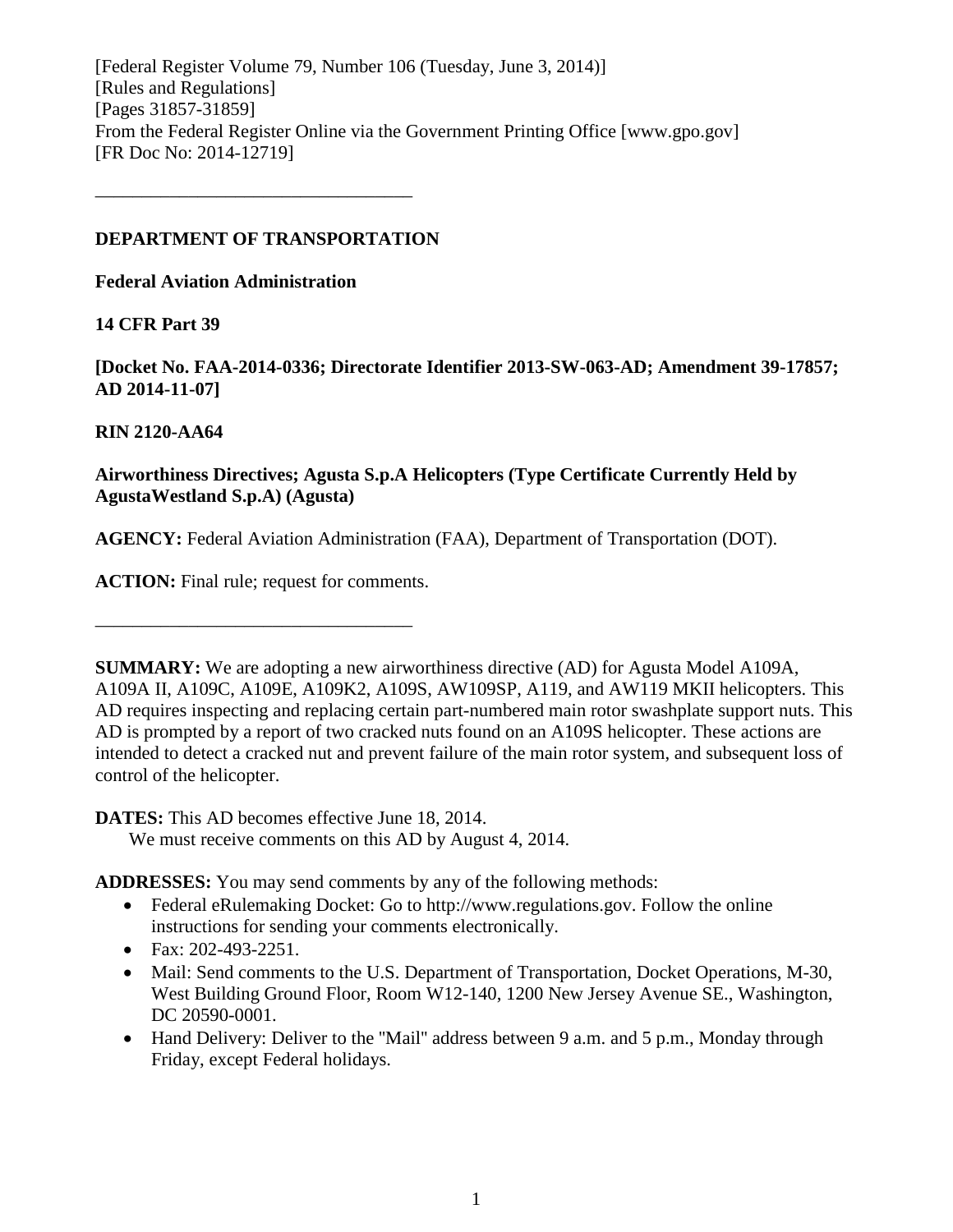#### **Examining the AD Docket**

You may examine the AD docket on the Internet at http://www.regulations.gov or in person at the Docket Operations Office between 9 a.m. and 5 p.m., Monday through Friday, except Federal holidays. The AD docket contains this AD, the foreign authority's AD, the economic evaluation, any comments received, and other information. The street address for the Docket Operations Office (telephone 800-647-5527) is in the ADDRESSES section. Comments will be available in the AD docket shortly after receipt.

For service information identified in this AD, contact AgustaWestland, Product Support Engineering, Via del Gregge, 100, 21015 Lonate Pozzolo (VA) Italy, ATTN: Maurizio D'Angelo; telephone 39-0331-664757; fax 39 0331-664680; or at http://www.agustawestland.com/technicalbulletins. You may review the referenced service information at the FAA, Office of the Regional Counsel, Southwest Region, 2601 Meacham Blvd., Room 663, Fort Worth, Texas 76137.

**FOR FURTHER INFORMATION CONTACT:** Robert Grant, Aviation Safety Engineer, Safety Management Group, FAA, 2601 Meacham Blvd., Fort Worth, Texas 76137; telephone (817) 222- 5110; email robert.grant@faa.gov.

### **SUPPLEMENTARY INFORMATION:**

#### **Comments Invited**

This AD is a final rule that involves requirements affecting flight safety, and we did not provide you with notice and an opportunity to provide your comments prior to it becoming effective. However, we invite you to participate in this rulemaking by submitting written comments, data, or views. We also invite comments relating to the economic, environmental, energy, or federalism impacts that resulted from adopting this AD. The most helpful comments reference a specific portion of the AD, explain the reason for any recommended change, and include supporting data. To ensure the docket does not contain duplicate comments, commenters should send only one copy of written comments, or if comments are filed electronically, commenters should submit them only one time. We will file in the docket all comments that we receive, as well as a report summarizing each substantive public contact with FAA personnel concerning this rulemaking during the comment period. We will consider all the comments we receive and may conduct additional rulemaking based on those comments.

#### **Discussion**

The European Aviation Safety Agency (EASA), which is the Technical Agent for the Member States of the European Union, has issued EASA Emergency AD No. 2013-0265-E, dated October 30, 2013, to correct an unsafe condition for Agusta Model A109A, A109A II, A109C, A109E, A109K2, A109LUH, A109S, AW109SP, A119, and AW119 MKII helicopters. EASA advises that during a scheduled inspection of the rotating control installation, two nuts, part number (P/N) MS21042-4, which connect the swashplate support to the upper case of the main transmission were found cracked. EASA states a subsequent investigation determined that the cracks in the nuts resulted from a production deficiency, which caused hydrogen embrittlement, at the nut manufacturer. EASA also states that this condition, if not detected and corrected, could lead to failure of the main rotor function and subsequent loss of control of the helicopter. The EASA Emergency AD requires repetitive inspections of each nut, P/N MS21042-4, for a crack, replacing any nut that has a crack with a different part-numbered nut, and, within 3 months, replacing each nut that does not have a crack with a different part-numbered nut. EASA Emergency AD 2013-0265-E also prohibits installing a nut, P/N MS21042-4, to connect the swashplate support to the upper case on any helicopter.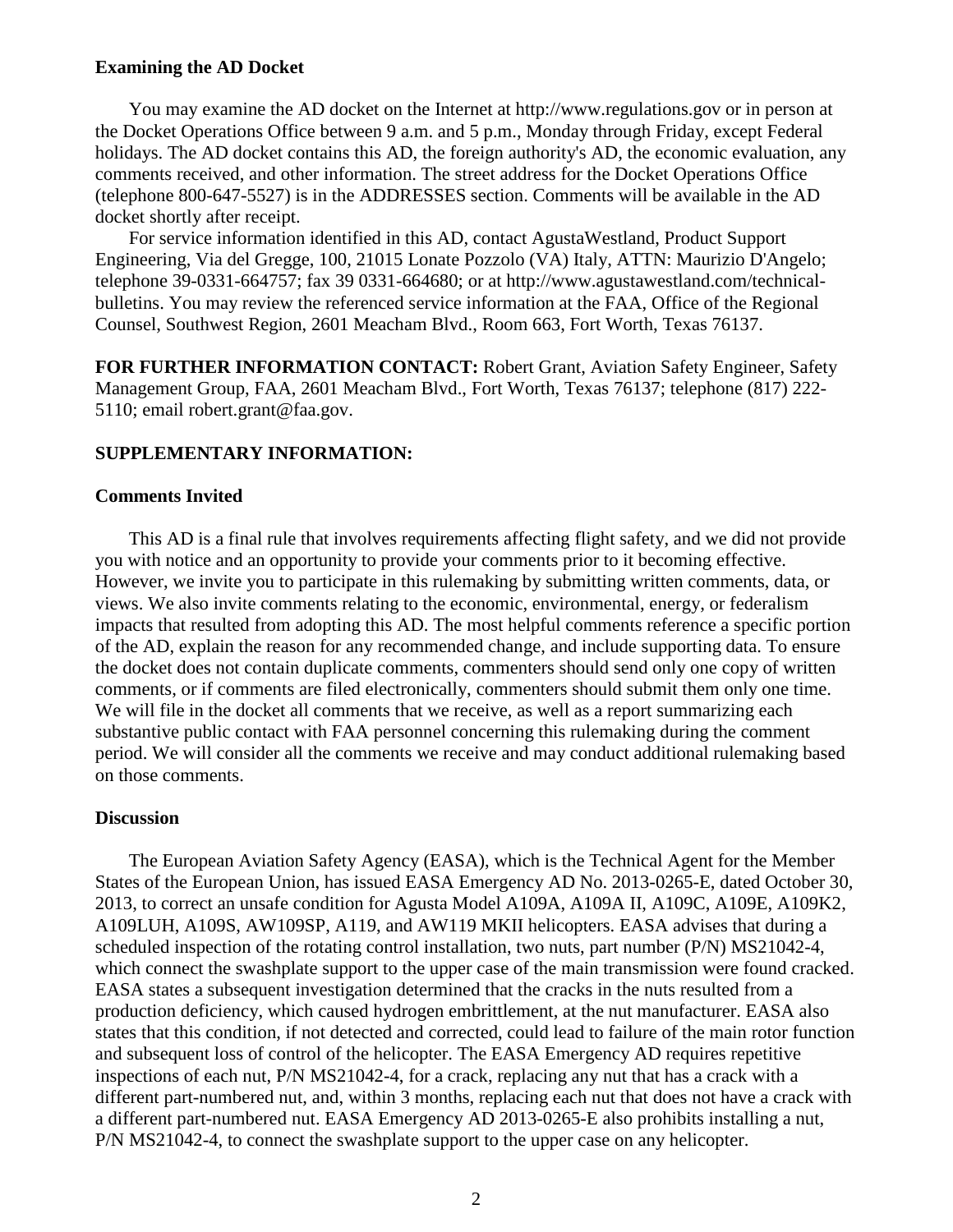#### **FAA's Determination**

These helicopters have been approved by the aviation authority of Italy and are approved for operation in the United States. Pursuant to our bilateral agreement with Italy, EASA, its technical representative, has notified us of the unsafe condition described in the EASA AD. We are issuing this AD because we evaluated all information provided by EASA and determined the unsafe condition exists and is likely to exist or develop on other helicopters of these same type designs.

#### **Related Service Information**

Agusta has issued Bollettino Tecnico (BT) No. 109-137 for Model A109A, A109A II and A109C helicopters; BT No. 109EP-131 for Model A109E helicopters; BT No. 109K-59 for Model A109K2 helicopters; BT No. 109S-056 for Model A109S helicopters; BT No. 109SP-070 for Model AW109SP helicopters; and BT No. 119-062 for Model A119 and AW119 MKII helicopters. All of the BTs are Revision 0 and are dated October 29, 2013. Each BT describes procedures for inspecting the nuts connecting the swashplate support to the upper case of the main transmission for a crack and for replacing each nut, P/N MS21042-4, with a nut, P/N NAS1805-4.

#### **AD Requirements**

This AD requires, within 10 hours time-in-service (TIS), inspecting each nut, P/N MS21042-4, which connects the swashplate support to the upper case of the main transmission, for a crack. If there is a crack on any nut, or within 25 hours TIS if there is not a crack, this AD requires replacing each nut, P/N MS21042-4, connecting the swashplate support to the upper case of the main transmission. This AD also prohibits installing a nut, P/N MS21042-4, connecting the swashplate support to the upper case of the main transmission on any helicopter.

#### **Differences Between This AD and the EASA**

The EASA AD requires replacing each nut, P/N MS21042-4, within 3 months, while this AD requires replacing the nuts within 25 hours TIS. The EASA AD also requires that each of the P/N MS21042-4 nuts be replaced with P/N NAS1805-4 nuts and this AD does not. The EASA AD also requires repetitive inspections of the P/N MS21042-4 nuts until they can be replaced and this AD does not. This AD does not apply to Model A109LUH helicopters as they are not type-certificated in the U.S.

#### **Costs of Compliance**

We estimate that this AD affects 222 helicopters of U.S. Registry. We estimate that operators may incur the following costs in order to comply with this AD. At an average labor rate of \$85 per work-hour, inspecting the nuts connecting the swashplate support to the upper case of the main transmission requires about .5 work-hour, for a cost per helicopter of \$43, and a total cost to U.S. operators of \$9,546. Replacing the nuts requires about 1 work-hour, and required parts cost is minimal, for a cost per helicopter of \$85 and a total cost to U.S. operators of \$18,870.

#### **FAA's Justification and Determination of the Effective Date**

Providing an opportunity for public comments before adopting these AD requirements would delay implementing the safety actions needed to correct this known unsafe condition. Therefore, we find that the risk to the flying public justifies waiving notice and comment before adopting this rule because the required corrective actions must be done within 10 hours TIS and 25 hours TIS, a very short time period based on the average flight-hour utilization rate of these helicopters.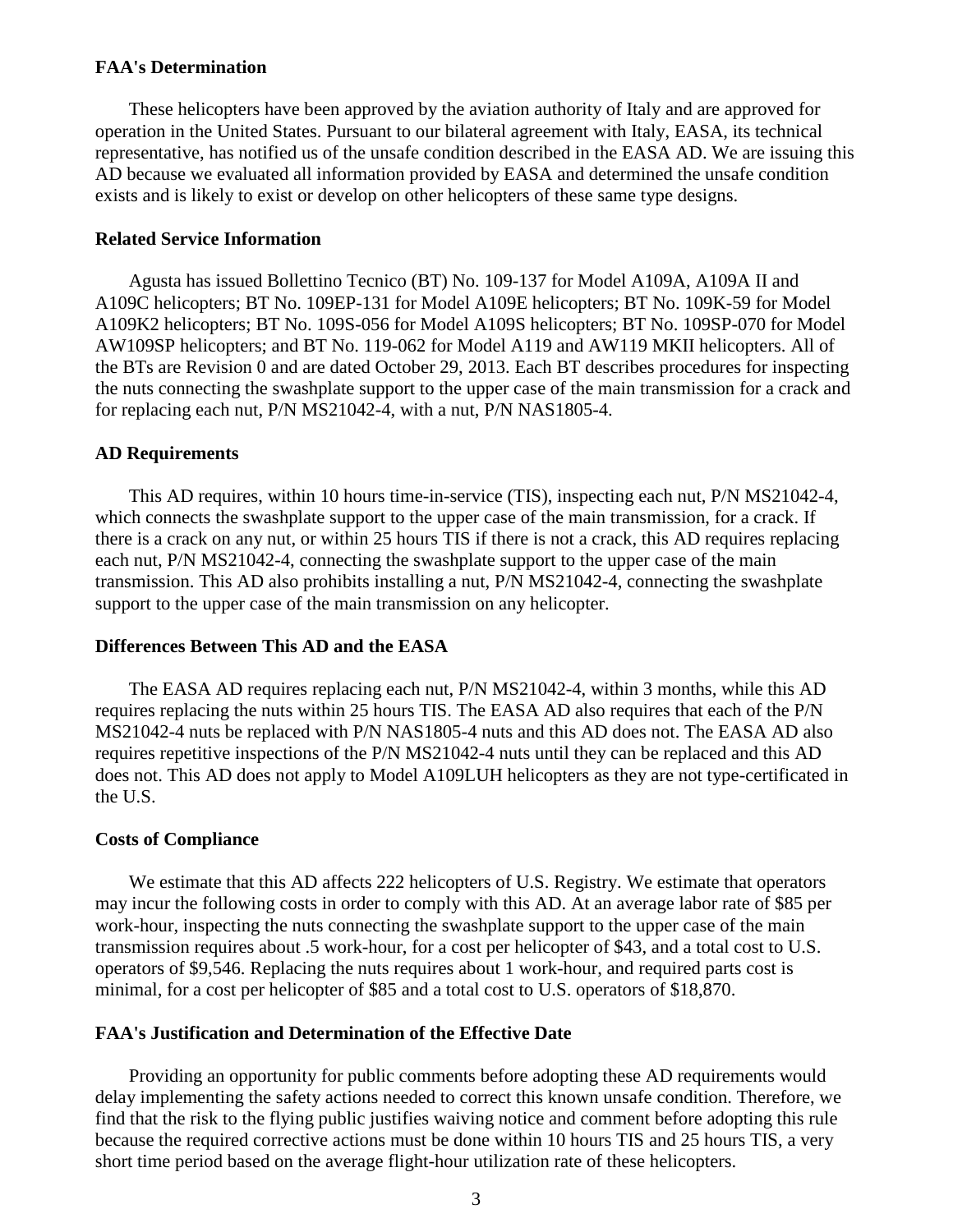Since an unsafe condition exists that requires the immediate adoption of this AD, we determined that notice and opportunity for public comment before issuing this AD are impracticable and that good cause exists for making this amendment effective in less than 30 days.

#### **Authority for This Rulemaking**

Title 49 of the United States Code specifies the FAA's authority to issue rules on aviation safety. Subtitle I, section 106, describes the authority of the FAA Administrator. ''Subtitle VII: Aviation Programs,'' describes in more detail the scope of the Agency's authority.

We are issuing this rulemaking under the authority described in "Subtitle VII, Part A, Subpart III, Section 44701: General requirements.'' Under that section, Congress charges the FAA with promoting safe flight of civil aircraft in air commerce by prescribing regulations for practices, methods, and procedures the Administrator finds necessary for safety in air commerce. This regulation is within the scope of that authority because it addresses an unsafe condition that is likely to exist or develop on products identified in this rulemaking action.

#### **Regulatory Findings**

We determined that this AD will not have federalism implications under Executive Order 13132. This AD will not have a substantial direct effect on the States, on the relationship between the national Government and the States, or on the distribution of power and responsibilities among the various levels of government.

For the reasons discussed, I certify that this AD:

1. Is not a ''significant regulatory action'' under Executive Order 12866;

2. Is not a ''significant rule'' under DOT Regulatory Policies and Procedures (44 FR 11034, February 26, 1979);

3. Will not affect intrastate aviation in Alaska to the extent that it justifies making a regulatory distinction; and

4. Will not have a significant economic impact, positive or negative, on a substantial number of small entities under the criteria of the Regulatory Flexibility Act.

We prepared an economic evaluation of the estimated costs to comply with this AD and placed it in the AD docket.

#### **List of Subjects in 14 CFR Part 39**

Air transportation, Aircraft, Aviation safety, Incorporation by reference, Safety.

#### **Adoption of the Amendment**

Accordingly, under the authority delegated to me by the Administrator, the FAA amends 14 CFR part 39 as follows:

### **PART 39–AIRWORTHINESS DIRECTIVES**

1. The authority citation for part 39 continues to read as follows:

Authority: 49 U.S.C. 106(g), 40113, 44701.

#### **§ 39.13 [Amended]**

2. The FAA amends § 39.13 by adding the following new airworthiness directive (AD):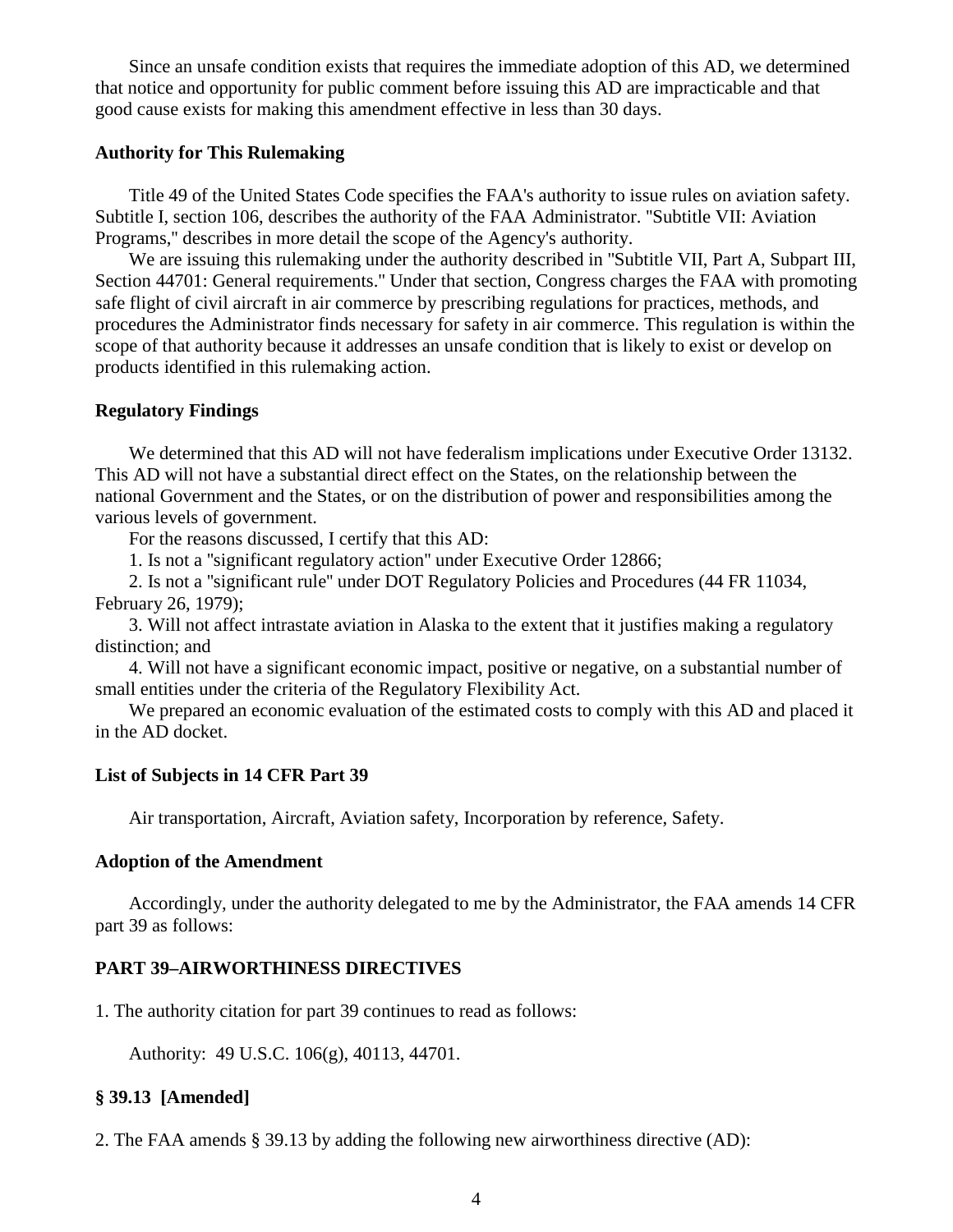# **AIRWORTHINESS DIRECTIVE**



**Aviation Safety**

**www.faa.gov/aircraft/safety/alerts/** www.gpoaccess.gov/fr/advanced.html

**2014-11-07 Agusta S.p.A Helicopters (Type Certificate Currently Held By AgustaWestland S.p.A) (Agusta):** Amendment 39-17857; Docket No. FAA-2014-0336; Directorate Identifier 2013- SW-063-AD.

# **(a) Applicability**

This AD applies to Agusta Model A109A, A109A II, A109C, A109E, A109K2, A109S, AW109SP, A119, and AW119 MKII helicopters with a nut, part-number (P/N) MS21042-4, connecting the main rotor swashplate support to the upper case of the main transmission installed, certificated in any category.

# **(b) Unsafe Condition**

This AD defines the unsafe condition as a crack on a nut connecting the main rotor swashplate support to the upper case of the main transmission. This condition could result in failure of the main rotor system and subsequent loss of control of the helicopter.

# **(c) Effective Date**

This AD becomes effective June 18, 2014.

# **(d) Compliance**

You are responsible for performing each action required by this AD within the specified compliance time unless it has already been accomplished prior to that time.

# **(e) Required Actions**

(1) Within 10 hours time-in-service (TIS), using a light, visually inspect each nut, P/N MS21042-4, which connects the swashplate support to the upper case of the main transmission for a crack.

(i) If there is a crack, before further flight, remove all six nuts, P/N MS21042-4, connecting the swashplate support to the upper case.

(ii) If there are no cracks, within 25 hours TIS, remove all six nuts, P/N MS21042-4, connecting the swashplate support to the upper case.

(2) Do not install a nut, P/N MS21042-4, connecting the swashplate support to the upper case of the main transmission on any helicopter.

# **(f) Alternative Methods of Compliance (AMOCs)**

(1) The Manager, Safety Management Group, Rotorcraft Directorate, FAA, may approve AMOCs for this AD. Send your proposal to: Robert Grant, Aviation Safety Engineer, Safety Management Group, FAA, 2601 Meacham Blvd., Fort Worth, Texas 76137; telephone (817) 222- 5110; email robert.grant@faa.gov.